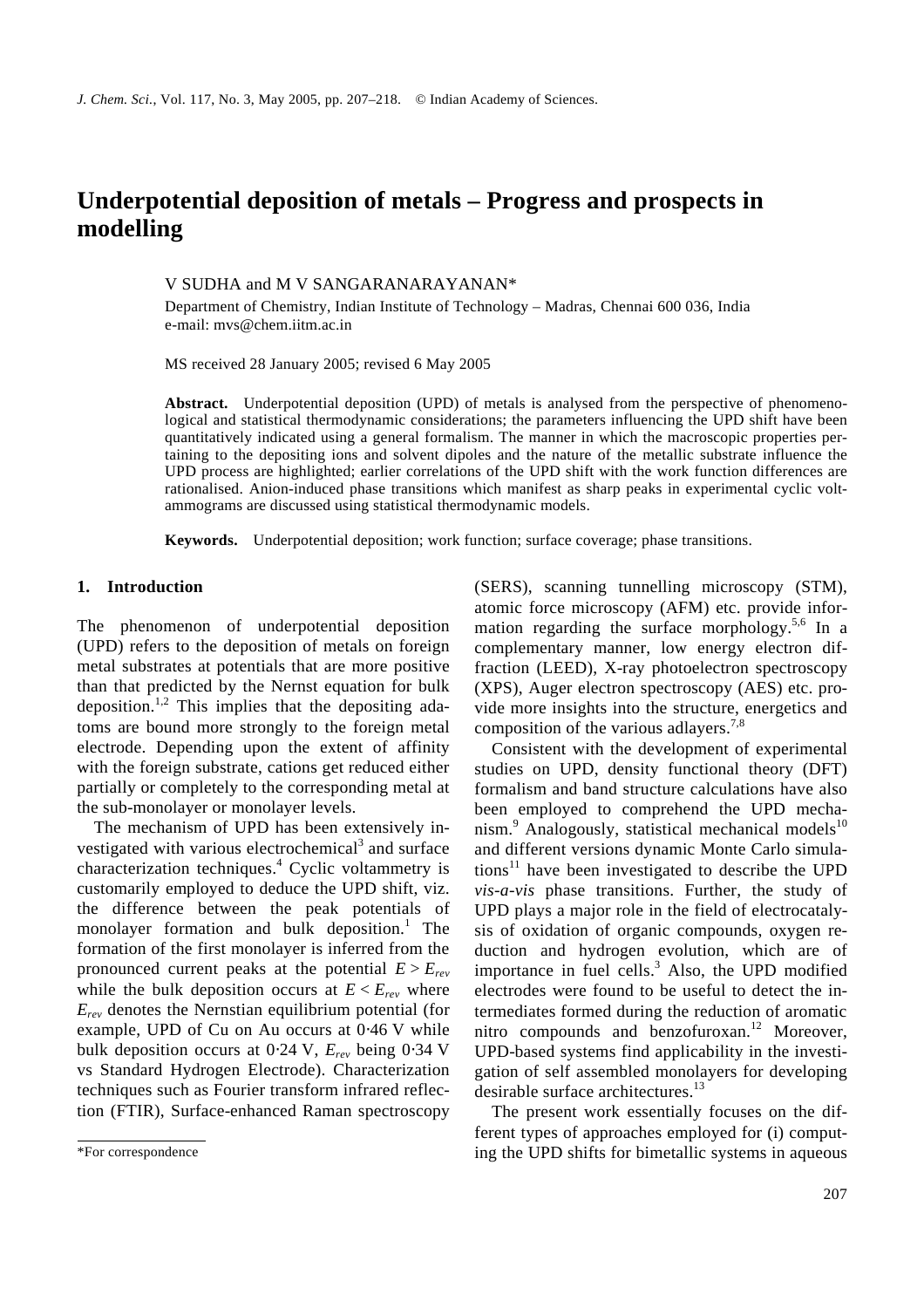and non-aqueous solvents using (a) phenomenological thermodynamics concepts, (b) density functional theories (DFT), and (iii) analysing diverse phase transitions of UPD systems with the help of equilibrium and non-equilibrium Ising model formalism.

### **2. Theoretical analysis of UPD shifts**

A rigorous theoretical analysis of the underpotential deposition of metals is inherently complex, in view of the fact that the components of the system in general include the (i) metallic substrate, (ii) depositing metal ions, (iii) solvent dipoles, and (iv) adsorbed ionic species. Added to this multi-component system, is our ability to manipulate the system by an external potential (time-dependent or otherwise). Hence, it is no wonder that the first-ever correlation between the experimentally observed UPD shift and the work function difference between the substrate and the depositing metal deduced<sup>1</sup> in 1974 has defied satisfactory explanation till now. However, without being deterred by the complexity of the problem, several noteworthy analyses have been made by the pioneering work of the groups of Rikvold,<sup>14,15</sup> Blum,<sup>16</sup> Leiva<sup>17</sup> and Schmickler.<sup>18</sup> In a way, these investigations are complimentary to one another in so far as a microscopic treatment is attempted with due mathematical, statistical mechanical and quantum mechanical sophistication.

Among several attempts to correlate the UPD shifts with the nature of the metallic substrate and depositing species, mention must be made of the attempt of Kolb *et al*<sup>1</sup> viz.

$$
\Delta E_{\text{UPD}} = 0.5(\Phi_S - \Phi_M),\tag{1}
$$

where  $\Delta E_{\text{UPD}}$  denotes the experimentally observed UPD shift and  $(\Phi_S - \Phi_M)$  is the difference in the work function between the substrate and depositing species. Equation (1) is valid for most of the metal pairs, especially when polycrystalline substrates are employed. This apparently simple variation of the UPD shift is somewhat puzzling since one would anticipate a far-more involved dependence of the same, comprising the interaction energies pertaining to solvent dipoles as well as ionic species.

#### 2.1 *Phenomenological analysis*

Since the UPD shift denotes the difference in potential between the monolayer formation and bulk deposition, it is imperative to consider the two processes separately. The monolayer formation of M on S can be envisaged as follows:<sup>19</sup> (i) movement of the solvated ions from the bulk to the reaction zone, getting rid of their solvation sheath, and (ii) electron transfer from the substrate to the metal ions leading to the subsequent bond formation with the substrate (S). The S–M bond formation involving the defective sites<sup>2</sup> occurs after knocking off the adsorbed solvent dipoles from the appropriate sites of the substrate.<sup>20</sup> We note here that since the electrode is solvated, the nature of orientation of solvent dipoles at electrode surfaces also needs to be included for a rigorous analysis.

Scheme 1 depicts the constituent processes involved in the monolayer formation of M on S.

Based on scheme 1, a thermochemical cycle can be constructed which leads to

$$
\Delta G_{\text{ML}} = \Delta G_{\text{I}} + \Delta G_{\text{II}} + \Delta G_{\text{III}},\tag{2}
$$

where  $\Delta G_{ML}$  denotes the Gibbs free energy change in the monolayer formation as shown in scheme 2.

In (2),  $\Delta G_I$  denotes the work done in bringing the solvated metal ions  $M^{n+}$  from bulk to the reaction zone represented as

$$
\Delta G_{\rm I} = W_{\rm M^{n+}},\tag{3}
$$

while  $\Delta G_{\text{II}}$  comprises the free energy change involved in the electron transfer  $(\Delta G_{\text{et}}^{\text{S}})$  from the solvated electrode to the (de)solvated ions and  $\Delta G^0$ governed by the standard reduction potential  $E^0$  of  $M^{n+}/M$ , viz.

$$
\Delta G_{\rm II} = \Delta G_{\rm et}^{\rm S} + \Delta G^{\rm 0},\tag{4}
$$

 $\Delta G_{\text{III}}$  involves the desorption of solvent dipoles from the defective sites of the substrate and formation of the substrate–metal (S–M) bond leading to

$$
\Delta G_{\text{III}} = \mathbf{q} (\Delta G_{\text{desor}} + \Delta G_{\text{S-M}}^{\text{inter}}). \tag{5}
$$

The subscript/superscript "et" and "inter" denote "electron transfer" and "interfacial region" respectively.  $\Delta G_{\text{desor}}$  represents the Gibbs free energy change of desorption of solvent molecules from the substrate,  $\Delta G_{\text{S-M}}^{\text{inter}}$  being the energy involved in the formation of S–M bond. *q* denotes the surface coverage of the underpotentially deposited metal adatoms on the substrate. Since adsorption is visualized as the replacement of solvent molecules by the depositing species,  $q$  is introduced in  $\Delta G_{\text{desor}}$  as well as in  $\Delta G_{\rm S-M}^{\rm inter}$ .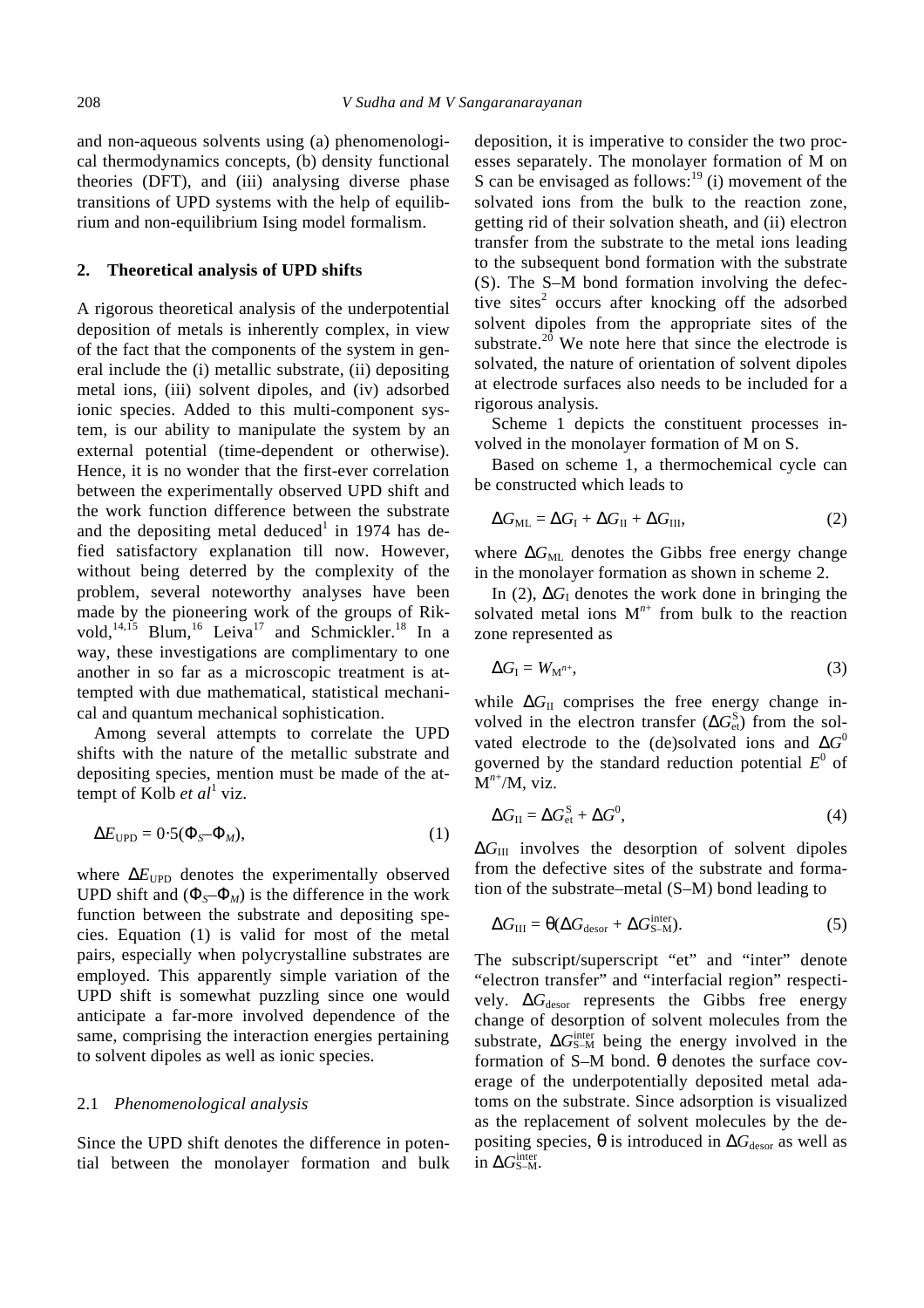

**Scheme 1.** Schematic representation<sup>19</sup> of processes constituting adsorption of M upon S. IHP and OHP indicates respectively, the inner and outer Helmholtz plane. The metal ions, M<sup>n+</sup> are surrounded by the solvent molecules 'w'.



**Scheme 2.** Thermochemical cycle denoting different energetic contributions involved in the monolayer formation of a metal (M) on a foreign substrate (S).

Substituting (3) to (5) in (2),  $\Delta G_{ML}$  is obtained as

$$
\Delta G_{\text{ML}} = W_{\text{M}^{n+}} + \Delta G_{\text{et}}^{\text{S}} + \Delta G^{\text{0}} + \mathbf{q} (\Delta G_{\text{desor}} + \Delta G_{\text{S-M}}^{\text{inter}}). \tag{6}
$$

While the analysis so far has been general, we now indicate its applicability to predict the UPD shifts of aqueous solvents.

2.1a *Aqueous solvents:* The terms  $W_{M^{n+}}$ ,  $\Delta G_{et}^{S}$  and  $\Delta G_{\text{desor}}$  involve the solvent characteristics. To compute these, the formulation of the work function of hydrated electrodes as well as the energetics involved in the binding of water molecules becomes essential. By invoking the classification of metals into *sp* and *d*-blocks and introducing the dipole potential barrier, surface potential of electrons in solution<sup>21</sup> etc., the potential of the monolayer adsorption follows  $as^{19}$ 

$$
E_{ML} = -\frac{\Delta G_{\text{desolv}}}{nFS_N} - \frac{c_{M^{n+}}}{n} + \frac{\Phi_S}{CN_S}
$$
  
+ 
$$
E^0 - \frac{\mathbf{q}\Delta G_{\text{S-H}_2\text{O}}}{nF} - \frac{\mathbf{q}\Delta H_{\text{S-M}}}{nFCN_S},
$$
 (7)

where  $\Delta G_{\text{desolv}}$  is the bulk dehydration energy of the (depositing) metal ions,  $S_N$  being the hydration number, *n* denotes the number of electrons involved in charge transfer and  $c_{M^{n+}}$  indicates the surface potential of electrons in metal,  $CN<sub>S</sub>$  and  $\Phi<sub>S</sub>$ represent the lattice coordination number and work function of the substrate respectively. The terms  $\Delta G_{\text{S-H2O}}$  and  $\Delta H_{\text{S-M}}$  denote respectively the Gibbs free energy change involved in the substrate–water bond formation and enthalpy change of substrate– metal bond formation available in tabular compilations. By approximating  $c_e^M$  as<sup>21</sup> -0⋅4 eV and taking other tabulated parameters such as work functions,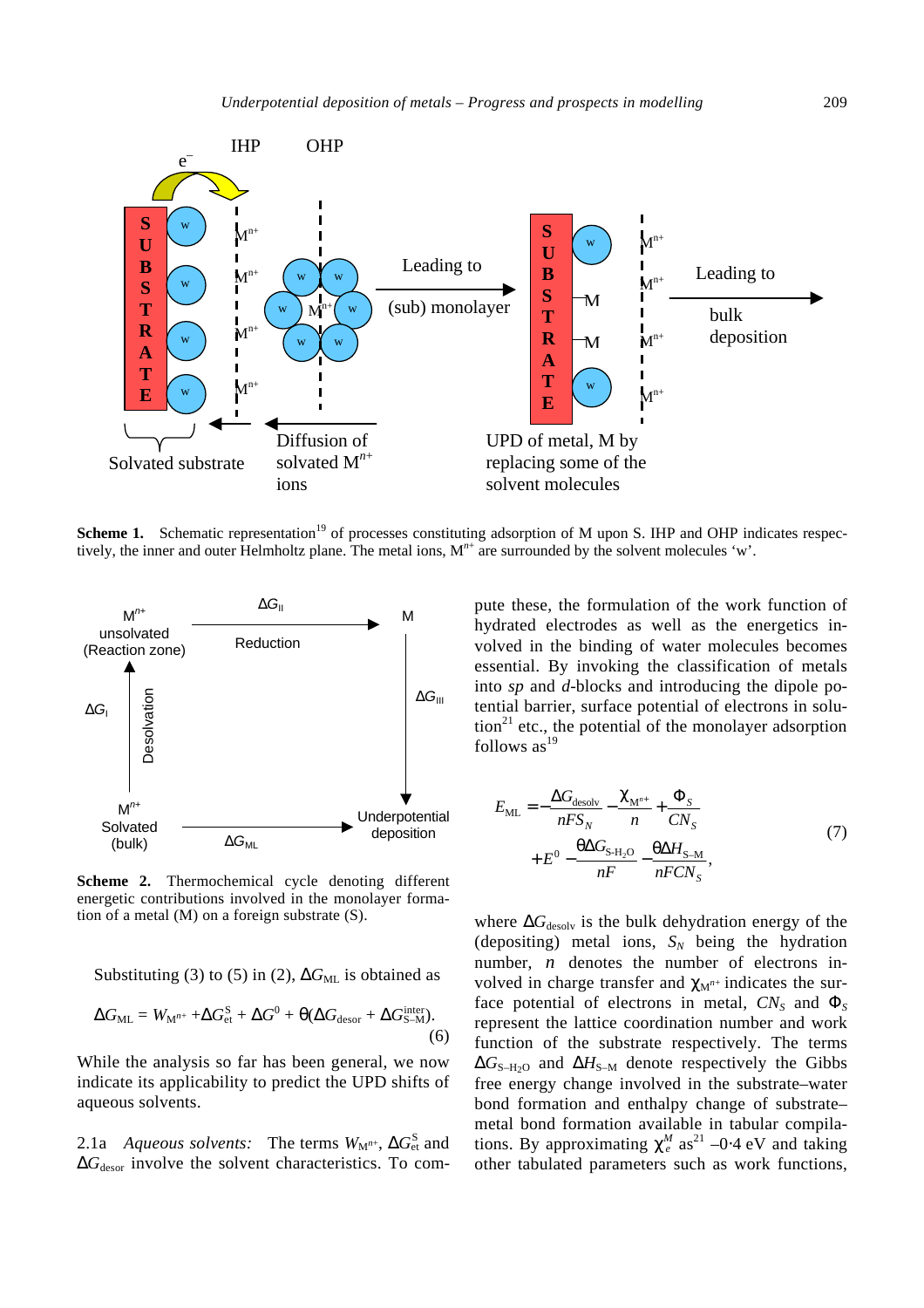| System               | Work func.<br>of the<br>substrate <sup>21</sup><br>$\Phi_{S}$ (eV) | Work func.<br>of the<br>ads. <sup>21</sup><br>$\Phi_M$ (eV) | Charge<br>on the<br>ads. <sup>19</sup><br>$z_{ad}$ | Surface<br>coverage <sup>2</sup><br>q | Coord.<br>number<br>of the<br>substrate <sup>86</sup><br>$CN_{S}$ | Coord.<br>number<br>of the<br>ads. <sup>86</sup><br>$CN_M$ | Calc.<br><b>UPD</b><br>shift<br>$\Delta E_{\rm UPD}$<br>$\left(\text{calc}\right)\left(\text{V}\right)$ | Experi-<br>mental<br>UPD shift <sup>2</sup><br>$\Delta E_{\text{UPD}}$<br>$\left(\text{expt}\right)\left(\text{V}\right)$ |
|----------------------|--------------------------------------------------------------------|-------------------------------------------------------------|----------------------------------------------------|---------------------------------------|-------------------------------------------------------------------|------------------------------------------------------------|---------------------------------------------------------------------------------------------------------|---------------------------------------------------------------------------------------------------------------------------|
| $Au/Cu^{2+}$         | 4.80                                                               | 4.55                                                        | 2.00                                               | 0.18                                  | 5.56                                                              | 5.56                                                       | 0.18                                                                                                    | 0.22                                                                                                                      |
| $Pt/Cu^{2+}$         | 5.03                                                               | 4.55                                                        | 1.00                                               | 0.23                                  | 6.00                                                              | 5.56                                                       | 0.43                                                                                                    | 0.44                                                                                                                      |
| $Ag/Tl^+$            | 4.30                                                               | 4.10                                                        | 3.53                                               | 0.22                                  | 5.56                                                              | 3.56                                                       | 0.25                                                                                                    | 0.28                                                                                                                      |
| $Ag/Cd^{2+}$         | 4.30                                                               | 4.12                                                        | 2.95                                               | 0.17                                  | 5.56                                                              | 4.56                                                       | 0.16                                                                                                    | 0.16                                                                                                                      |
| $Ag/Pb^{2+}$         | 4.30                                                               | 4.24                                                        | 4.16                                               | 0.10                                  | 5.56                                                              | 2.56                                                       | 0.12                                                                                                    | 0.16                                                                                                                      |
| $Cu/T1$ <sup>+</sup> | 4.55                                                               | 4.10                                                        | 2.76                                               | 0.31                                  | 5.56                                                              | 3.56                                                       | 0.34                                                                                                    | 0.34                                                                                                                      |
| $Au/Pb^{2+}$         | 4.80                                                               | 4.24                                                        | 1.50                                               | 0.22                                  | 5.56                                                              | 2.56                                                       | 0.40                                                                                                    | 0.40                                                                                                                      |

**Table 1.** Estimation of the UPD shift using (8).

Abbreviations: func. – function; ads. – adsorbate; Coord. – coordination; Calc. – calculated

lattice coordination numbers etc.  $E_{ML}$  can be estimated for a chosen system.

In an analogous manner, the potential for bulk deposition can be formulated *mutatis mutandis* yielding the UPD shift as

$$
\Delta E_{\text{UPD}} = \mathbf{q} \left( \frac{\Phi_S}{C N_S} - \frac{\Phi_M}{C N_M} \right) + \frac{(1 - 2\mathbf{q}) \Delta G_{\text{S-H}_2\text{O}}}{z_{ad} F} + \frac{(1 - 2\mathbf{q}) \Delta H_{\text{S-M}}}{z_{ad} F C N_S} + \frac{\mathbf{q} \Delta G_{\text{M-H}_2\text{O}}}{z_{ad} F} + \frac{\mathbf{q} \Delta H_{\text{M-M}}}{z_{ad} F C N_M}.
$$
\n(8)

In view of the partial charge transfer between the depositing species and the metal, the charge on the adsorbate  $z_{ad}$  arises instead of  $n -$  the number of electrons involved in the reduction process. A comparison with (7) reveals the presence of the coordination number of the depositing metal  $(CN_M)$ , its work function  $(\Phi_M)$  as well as the energetics involved in  $M-H<sub>2</sub>O$  and  $M-M$  bond formation. In table 1, the UPD shifts for a few systems estimated from (8) are compared with the experimental data. Although the UPD shifts of nearly forty systems have been experimentally reported, we have restricted ourselves here to a smaller subset in view of the necessity for employing precise values of partial charge transfer, number of monolayers constituting the bulk deposition etc. in (8)

Although (8) provides a preliminary methodology for evaluating the UPD shifts, it offers a framework on the basis of which further refinements can be accomplished. The correlation of the UPD shifts with work function differences inferred by  $K \text{olb}^2$  may essentially be ascribed to the interplay between the magnitude of various competing factors appearing in (8). The fact that incorporation of work function differences alone are insufficient to interpret the UPD shift has been pointed out more than two decades ago<sup>22</sup> and the influence of structural parameters in rationalizing the UPD shift has also been indicated. Moreover, this correlation has been explained by Leiva, $^{23}$  in terms of a thermodynamic derivation involving the adsorption energies of substrate and adsorbate.

The present phenomenological formalism also provides an insight into the various system parameters which influence *q vis-a-vis* UPD shift. Using (8), we obtain

$$
\Delta E_{\text{UPD}} = A + Bq \tag{9}
$$

where the parameters *A* and *B* are as follows:

$$
A = \Delta H_{\text{S}-\text{M}}/z_{ad}FCN_{\text{S}} + \Delta G_{\text{S}-\text{H}_2\text{O}}/z_{ad}F \tag{10}
$$

and

$$
B = \Phi_S/CN_S - \Phi_M/CN_M - 2\Delta G_{S-H_2O}/z_{ad}F
$$
  
+  $\Delta G_{M-H_2O}/z_{ad}F - 2\Delta H_{S-M}/z_{ad}FCN_S$   
+  $\Delta H_{M-M}/z_{ad}FCN_M$ . (11)

The variation of  $\Delta E_{\text{UPD}}$  with *q* is linear. Further, the intercept is composed of the free energy change involved in the desorption of water molecules from the substrate and enthalpy changes. However, the slope is crucially dependent upon work function differences as well as enthalpies of S–M and M–M bonds for a chosen solvent. Takayanagi *et al*<sup>24</sup> described the various structures of Pb formed for different coverage on Ag(111) during the process of UPD using LEED patterns, AES analysis and reflectance measurements. Further, the variation of work function with surface coverage of the adsorbate is a topic of much interest in density functional theories of chemisorption.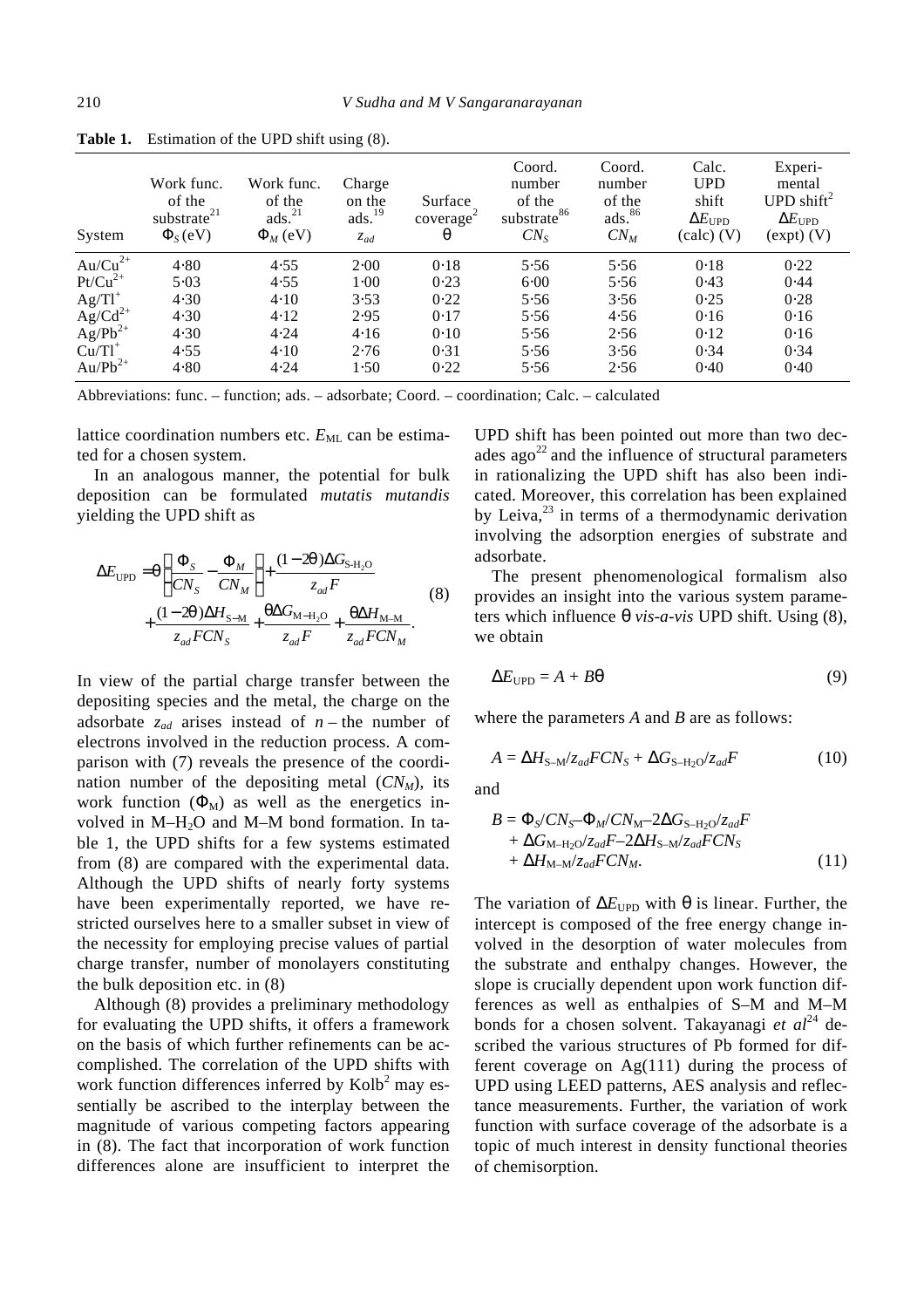2.1b *Non-aqueous solvents:* Among various nonaqueous solvents, acetonitrile (ACN) and propylene carbonate (PC) are widely employed, the depositing species in general being alkali metals. Hence, the estimation of the UPD shift pertaining to the alkali metals in the above solvents has been recently investigated.<sup>25</sup> In contrast to the earlier analysis pertaining to aqueous solvents, the potential half-width  $(\Delta V_{1/2})$  data have been employed in this case for estimating the surface coverages. By employing the Frumkin isotherm in which the half-width potential,  $\Delta V_{1/2}$  is related to the interaction constant *a* as,<sup>26</sup>

$$
\Delta V_{1/2} = \frac{2RT}{F} \ln \left[ \frac{(a+4)^{1/2} + (a+1)^{1/2}}{(a+4)^{1/2} - (a+1)^{1/2}} \right] + \frac{2aRT}{nF} \left[ \frac{(a+1)}{(a+4)} \right]^{1/2}.
$$
\n(12)

*a* is evaluated which in turn yields the charge of the adsorbate, *qp*. Consequently, the surface coverage,  $(q = q_p/q_{\text{max}})$  can be calculated by knowing the charge density associated with maximum surface excess, *q*max. The bonding pattern of ACN and PC are inferred from spectroscopic and surface characterization studies.<sup>27-30</sup> UPD shifts of Au/Li<sup>+</sup> (ACN),  $Cu/Li^+$  (PC), Pt/Li<sup>+</sup> (PC), Pt/Na<sup>+</sup> (PC) and Pt/Cs<sup>+</sup> (PC) have been computed which show satisfactory agreement with the experimental data.

# 2.2 *Density functional theories for estimating the UPD shifts*

In view of the success of the density functional theories (DFT) for elucidating the structure of the metal/electrolyte interfaces,<sup>31,32</sup> it is anticipated that DFT should play a prominent role in interpreting the UPD shifts of various single crystal (and polycrystalline) electrodes. In this respect, DFT is particularly appealing in so far as (i) electronic density of metals can be incorporated from the beginning, and (ii) first principles calculation of the work function changes with adsorbate coverages, is feasible.

However, several bottlenecks arise while transcribing the DFT of metal/electrolyte interfaces to UPD phenomena. For example, in contrast to the electrical double layer theories, the description of UPD involves two different metals as well as detailed structural features of the substrate along with the inter-metallic interactions. Consequently, extensive studies regarding the applicability of DFT to

UPD are still lacking, except for a few studies.9,17,33,34

DFT envisages formulating a functional for energy in terms of the appropriate electron densities. $35,36$  In the widely employed jellium model, the positive charge of the metal lattice is smeared out and uniformly distributed throughout the space up to the metal surface, where it drops abruptly to zero, the conduction electrons being allowed to spill over beyond the surface.<sup>33</sup> In a general manner,  $E[n(x)]$  is given by

$$
E[n(x)] = E_k + E_{xc} + E_{ps} + E_{el},
$$
 (13)

where  $E_k$ ,  $E_{xc}$ ,  $E_{ps}$  and  $E_{el}$  denote the kinetic, exchange and correlation, pseudopotential and electrostatic energies respectively. Subsequently, the electron density profile  $n(x)$  is written in terms of the "spill-over" distance. In the original version $37$  of DFT,  $n(x)$  is given by,

$$
n(x) = n_{el} \left( 1 - \frac{1}{2} e^{ax} \right) \mathbf{q}(-x) + \frac{1}{2} n_{el} e^{-ax} \mathbf{q}(x), \qquad (14)
$$

where  $n_{el}$  is the bulk electron density of the metal,  $\boldsymbol{a}$ denotes the free parameter measuring the extent of electronic spill over into the exterior and  $q(x)$  is the Heaviside step function. A very lucid self-consistent analysis then yields the work function, dipole barrier etc. albeit for the metal/vacuum interface.<sup>9</sup> Several refinements with respect to various terms of (13) and (14) have been extensively discussed<sup>10,38</sup> and partially implemented for electrochemical contexts also. $39$ 

Since the properties of metals are dependent to a greater extent on the valence electrons rather than on the tightly bound core electrons, the pseudopotential approximation is invoked. The pseudopotential is constructed such that the scattering properties of the pseudo wavefunctions become identical to the scattering properties of the ion and core electrons. Among several pseudopotential prescriptions, the Ashcroft pseudopotential is especially convenient, in view of its simplicity. The Ashcroft pseudopotential, *w*(*r*) for the interaction between an ion of charge *z* and an electron at *r* is represented as<sup>40</sup>

$$
w(r) = 0, \qquad \text{if } r < r_c, \\
= -z/r, \qquad \text{if } r \ge r_c,\n \tag{15}
$$

where  $r_c$  denotes the pseudopotential radius of the adsorbate.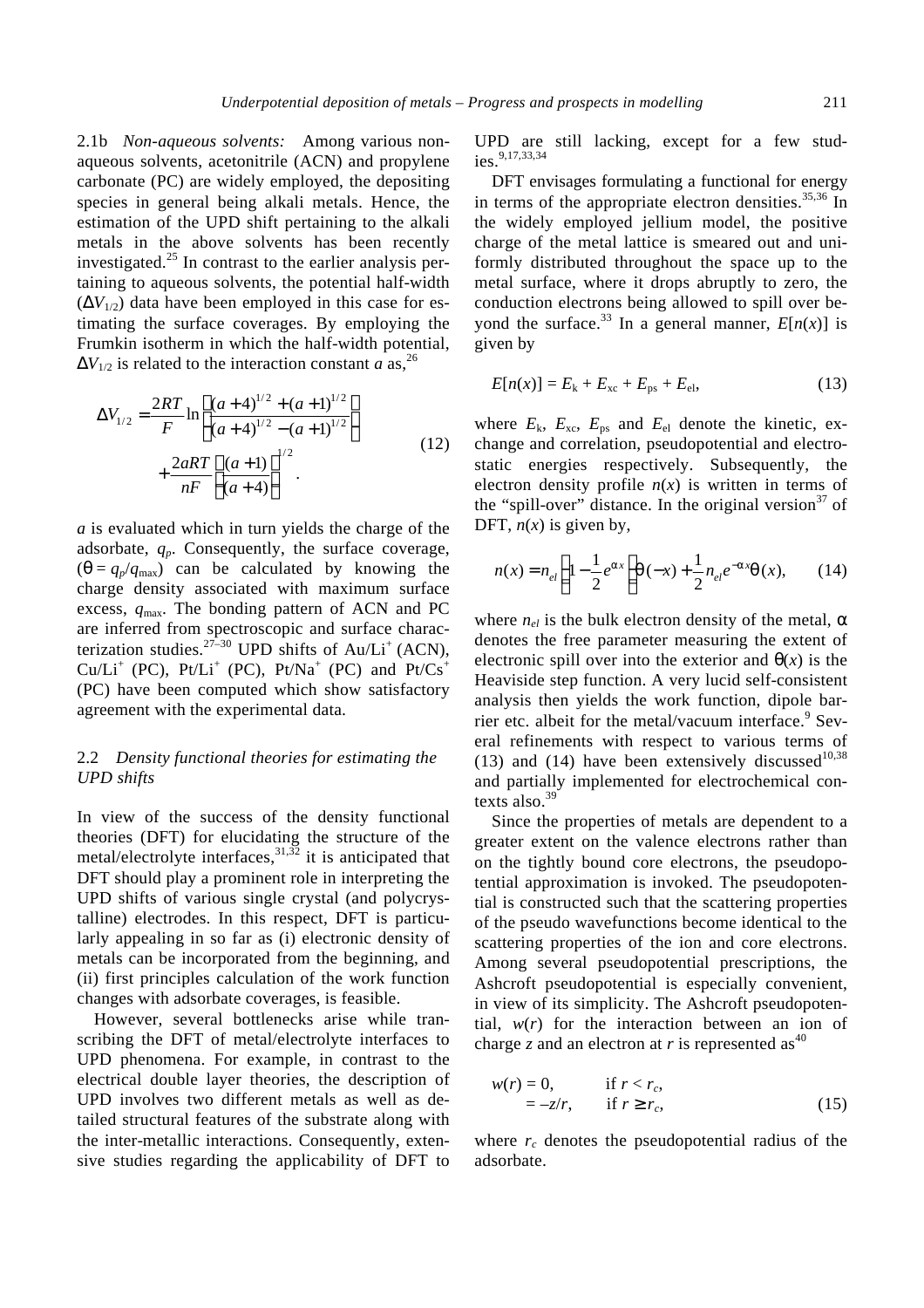The underpotential deposition shift is written as,

$$
\Delta E_{\rm UPD} = [E_{\rm bind}(S/M) - E_{\rm bind}(M/M)]/z,\tag{16}
$$

where  $E_{bind}(S/M)$  denotes the binding energy of the *adsorbate on the substrate* and  $E_{bind}(M/M)$  represents the binding energy of the *adsorbate on the adsorbate*. Although several methods exist for choosing  $r_c$ , Schmickler<sup>32</sup> employs a minimization approach viz.

$$
dE_{\text{bind}}(M/M)/dr_s = 0, \qquad (17)
$$

leading to the pseudopotential radius *r<sup>c</sup>* as

$$
r_c = \frac{1}{3} \left( -4.42r_s + 0.9162r_s^2 + \frac{0.878r_s^4}{(r_s + 7/0.8)^2} - Mz^{2/3}r_s^2 \right)^{1/2},
$$
\n(18)

where  $r_s = (3/4 \text{p}n_{el})^{1/3}$  is the Wigner–Seitz radius of the electron gas, *M* being the Madelung constant appropriate for the lattice. Hence, using (17) and (18),  $E_{bind}(M/M)$  is derived as

$$
E_{\text{bind}}(M/M) =
$$
  

$$
z \left( \frac{1.105}{r_s^2} - \frac{0.4581}{r_s} - \frac{0.439}{r_s + 7.8} + M \frac{z^{2/3}}{2r_s} + 2 \mathbf{p} n_{el} r_c^2 \right)
$$
  
(19)

where the terms in parentheses denote respectively the kinetic, exchange, correlation, electrostatic and pseudopotential energy per electron.

While applying (19) for the evaluation of  $E_{bind}(S/M)$ , the electrostatic energy term needs to be rewritten incorporating (i) the electrostatic selfinteraction of the adsorbate layer for various adsorbate structures,  $E_{el}^{2d}$ ; (ii) the electrostatic interaction of the adsorbate layer with the substrate,  $E_{el}^{\text{int}}$  and (iii) the difference between the electronic surface relaxation energy of the substrate–adsorbate system and that of the pure substrate, Δ*E<sup>s</sup>* . A detailed analysis of the above mentioned terms incorporating the nature of the substrate along with the structure of the adsorbed layer has been provided by Leiva.<sup>9</sup> With the help of (16), the UPD shifts of metals Li, Na, Zn, Cd, Tl and Pb on polycrystalline and single crystal surfaces of Al have been estimated. $41$  Subsequently, the methodology has been extended to the systems Tl and Pb UPD on  $Ag(111)^{38}$  Cu UPD on  $Ag(111),^{34}$  Ag on Au(111),<sup>34</sup> Cu on Au(100) and  $Au(111)^{17}$  employing sophisticated DFT-based computations. The energies of adsorbed hydrogen and CO at thin Pd films on  $Au(111)$  and  $Au(100)$ have also been estimated using this methodology. $42$ Although the above systems illustrate the potentiality of DFT-based approaches for interpreting the UPD shifts involving single crystal electrodes, quantitative agreement with experimental results is still lacking. In addition, this methodology does not incorporate the explicit influence of solvent dipoles.

#### **3. Phase transitions involving UPD systems**

A variety of phase transitions exist at electrode/ electrolyte interfaces including orientational order– disorder transitions,<sup>43</sup> surface crystallization<sup>44</sup> and two-dimensional condensation.<sup>45</sup> Underpotential deposition of metals constitutes an illustrative example for elucidating various aspects of phase transitions at electrochemical interfaces in so far as (i) surface coverages, (ii) coulombic and noncoulombic interactions, (iii) chemical potentials, (iv) applied electric field, and (v) structural features of the substrate arise during the formulation of the appropriate Hamiltonian. Hence, various strategies pertaining to Ising or equivalently lattice gas models have been extensively employed in this context with a view to obtaining new insights.

#### 3.1 *Equilibrium Ising models*

The Ising model has been originally proposed for describing phase transitions in magnetic systems.<sup>46</sup> Its equivalence with lattice gas models is especially attractive since it enables transcription of results from the magnetic literature to condensed matter physics. The spin ½ and spin 1 generalized Ising model formalism for describing adsorption at electrochemical interfaces in an unified manner has been advocated.<sup>47,48</sup> The mean field analysis of twodimensional condensation pertaining to adsorption of organic compounds at electrode/electrolyte interfaces employing spin ½ Ising model formalism in order to deduce the critical temperatures and critical exponents has also been proposed.<sup>49</sup> The possibility of constructing spin-1 (three state) phase diagrams for competitive adsorption of two different dipoles has been indicated earlier.<sup>48</sup>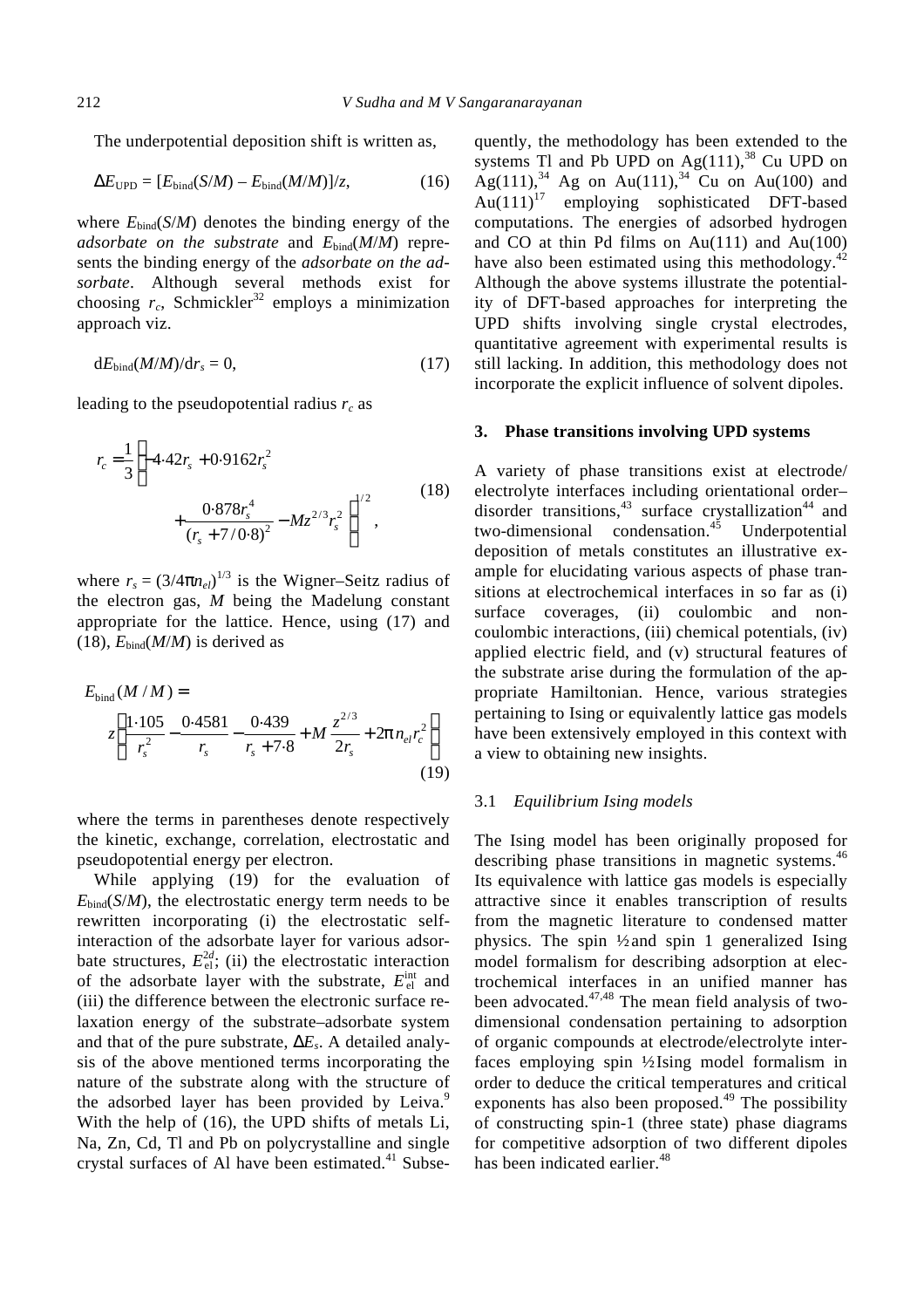#### 3.2 *Kinetic Ising model versions*

In contrast to the comprehensive literature on the applicability of equilibrium Ising models for studying electrosorption *vis-a-vis* electrochemical phase transitions, the study of non-equilibrium (or equivalently kinetic) Ising models has been less extensive. Interestingly, the isomorphism of the kinetic Ising model formalism with phenomenological transport equations was first demonstrated (somewhat unexpectedly!) for electron hopping in redox polymer electrodes.<sup>50,51</sup> However, the most extensive application of kinetic (non-equilibrium) Ising models in electrochemistry has been carried out by the group of Rikvold<sup>15</sup> for diverse situations viz. adsorption of chlorides and bromides on Ag(100), electrodeposition of urea on Pt(100) and UPD of Cu on Au (111). In these investigations, the crucial step consists in the formulation of the appropriate Hamiltonian with nearest (and next nearest) neighbour interaction energies in conjunction with the appropriate prescription for the Monte Carlo step.

The kinetic Ising model postulates the timeevolution of a chosen site via a generalized master equation (GME) as<sup>51</sup>

$$
\frac{\partial}{\partial t} P_N(\{\mathbf{s}\}_N;t) = \sum_{\langle ij \rangle} W_{ij}(\mathbf{s}_i \mathbf{s}_j \{\mathbf{s}\}_ij) P_N(\{\mathbf{s}\}_N^{\langle i \rangle};t) \n- \sum_{\langle ij \rangle} W_{ij}(\mathbf{s}_j \mathbf{s}_i \{\mathbf{s}\}_ij) P_N(\{\mathbf{s}\}_N;t) \n+ \sum_{\langle ik \rangle} W_{jk}(\mathbf{s}_k \mathbf{s}_j \{\mathbf{s}\}_jk) P_N(\{\mathbf{s}\}_N^{\langle k \rangle};t) \n- \sum_{\langle jk \rangle} W_{jk}(\mathbf{s}_j \mathbf{s}_k \{\mathbf{s}\}_jk) P_N(\{\mathbf{s}\}_N;t),
$$
\n(20)

where  $P_N({\{s\}}_N; t)$  denotes the normalized N spin distribution function at *t*.  $\{S\}^{\{ij\}}_N$  and  $\{S\}^{\{ik\}}_N$  are configurations wherein  $S_i S_j$ ;  $S_j S_k$  have interchanged their spin configurations with that of  $\{s\}_N$ ;  $W_{ij}$  and  $W_{ik}$  represent the transition probabilities. The Hamiltonian formulated in a suitable ensemble then leads to the partition function, wherefrom other thermodynamic quantities can be derived. The transition probabilities are represented in terms of either Glauber dynamics<sup>52</sup> (time-dependent adsorption problems) or Kawasaki dynamics<sup>53</sup> (charge transport processes). The GME as shown above is too detailed for further analysis; hence the focus has essentially been on the reduced master equation containing the expectation value of the random variables, viz.  $\langle s_i \rangle$ .

The ensemble average of the pseudo-spin variable  $(\mathbf{s}_i)$  is then related to the experimental observables viz. current/electron diffusion coefficient in the case of charge transport and surface coverage for adsorption processes. Scheme 3 illustrates the methodology involved in the GME approach to electrochemical studies.

In order to apply the kinetic Ising Model approaches to UPD phenomena, it is imperative to formulate the appropriate GME's. Subsequently, three options suggest themselves, viz. (i) conversion of these discrete descriptions to continuum versions, (ii) numerical solution of the spatio-temporal transport equations pertaining to the situation under consideration, and (iii) Monte Carlo simulations to deduce the system response. While the conversion of the 'discrete' description to continuum versions such as the Nernst–Planck equation for diffusionmigration and Saveant equation for electron hopping in redox polymer electrodes have been demonstrated, $50,51$  similar hierarchical descriptions pertaining to UPD are still lacking.

The numerical solution of the spatio-temporal transport equations can be employed in various situations such as time evolution of surface cover $ages<sup>54</sup>$  and theoretical simulation of cyclic voltam-



**Scheme 3.** Steps involved in the analysis of GME for electrochemical systems.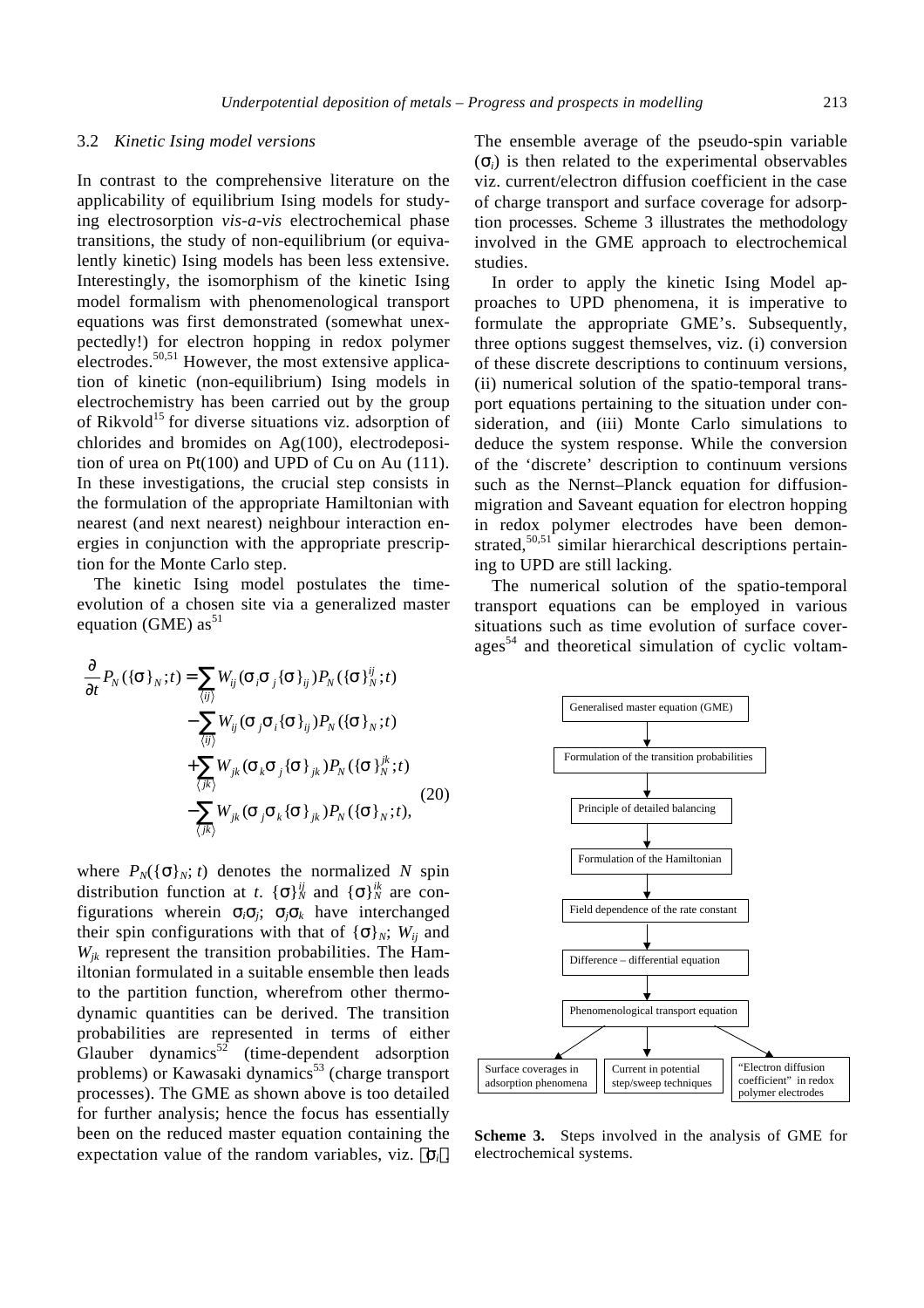mograms/potential step responses.<sup>55</sup> The applicability of diverse Monte Carlo simulation procedures to a variety of interesting issues in electrosorption and underpotential deposition has been demonstrated by Rikvold *et al*<sup>56</sup> and Leiva *et al.*<sup>57</sup> In particular, the construction of the ground-state phase diagrams and the rules governing the transition rates in a microscopic description need a careful analysis, lest erroneous conclusions emerge.<sup>58</sup>

# 3.3 *Phase transitions and underpotential deposition of metals*

The exact solution of the two-dimensional Ising– Hamiltonian in a zero magnetic field is originally due to Onsager<sup>59</sup> in 1944. Although an *exact solution* for non-zero magnetic field has been elusive till now, methods employing series expansions, renormalization group<sup>60</sup> and related techniques<sup>61</sup> have provided solutions which may be termed as "accurate". In this instance, the two-point Padé approxi- $\text{mant}^{62}$  is especially elegant since it provides a single expression valid for the entire regime after combining the expressions derived in different domains\*. The efficacy of Padé approximants in the study of Cu on Au(111) has been illustrated by Blum *et al.*<sup>63</sup>

The UPD system of Cu on Au(111) has been discussed using a simplified spin-1 Ising model represented by Blume–Emery–Griffiths (BEG) Hamiltonian.<sup>64</sup>

We may note that the BEG Hamiltonian studied by Tarasenko *et*  $al^{65}$  in this context is a particular case of the generalised spin-1 Hamiltonian for a ternary system.<sup>66</sup> In the case of the UPD analysis, a three-state (spin-1) Hamiltonian can be formulated incorporating the vacancies, cations and anions. By defining current response as

$$
I(\Psi) = \frac{\partial q}{\partial \Psi} \frac{d\Psi}{dt},\tag{21}
$$

where *q* denotes the surface coverage of the depositing species and Ψ indicates the potential bias, it is possible to theoretically construct cyclic voltammetric response of copper UPD on Au(111) in presence of adsorbed sulphate ions. Figure 1 depicts the simulated CV profiles wherein two distinct peaks at 185 mV and  $265$  mV are noticed,<sup>15</sup> while the CV experimental data<sup>67</sup> results show that the peaks are separated by ~50–150 mV depending upon the electrolyte concentrations and scan rates.

The UPD of Cu on Au(111) in presence of  $SO_4^{2-}$  is visualized by<sup>71</sup> Huckaby and Blum as shown in figure 2, which results in the formation of a  $\sqrt{3} \times \sqrt{3}$ film of sulphate ions by occupying one of the three triangular sublattices. Each adsorbed sulphate ion is represented by a set of three lines centred at the adsorption site and ending at the three associated gold atoms. Each line represents an S–O bond. Then the copper ions get adsorbed on the free adsorption sites (sticky sites), forming a two-dimensional honeycomb lattice. Based on this, a statistical mechanical



Figure 1. Simulated CV profiles for Cu UPD on Au(111). Solid lines represent the molecular dynamics simulation results with a scan rate of 10 mV/s, while dotted lines denote the quasi-equilibrium estimates.



**Figure 2.** A schematic description of the ordered  $\sqrt{3} \times$  $\sqrt{3}$  sulphate phase on Au(111). Au atoms are represented by large spheres while the adsorption sites for both  $SO_4^2$  and Cu are depicted as black spheres. The adsorbed  $SO_4^{2-}$  groups are depicted as sets of three lines emerging from the adsorption sites to the neighbouring Au atoms.<sup>7</sup>

<sup>\*</sup>The Padé approximants have been demonstrated to be valuable for studying diffusion at ultramicroelectrodes,<sup>68</sup> cyclic voltammetric current response<sup>69</sup> and potential transients for electron transfer process coupled with chemical reactions $70$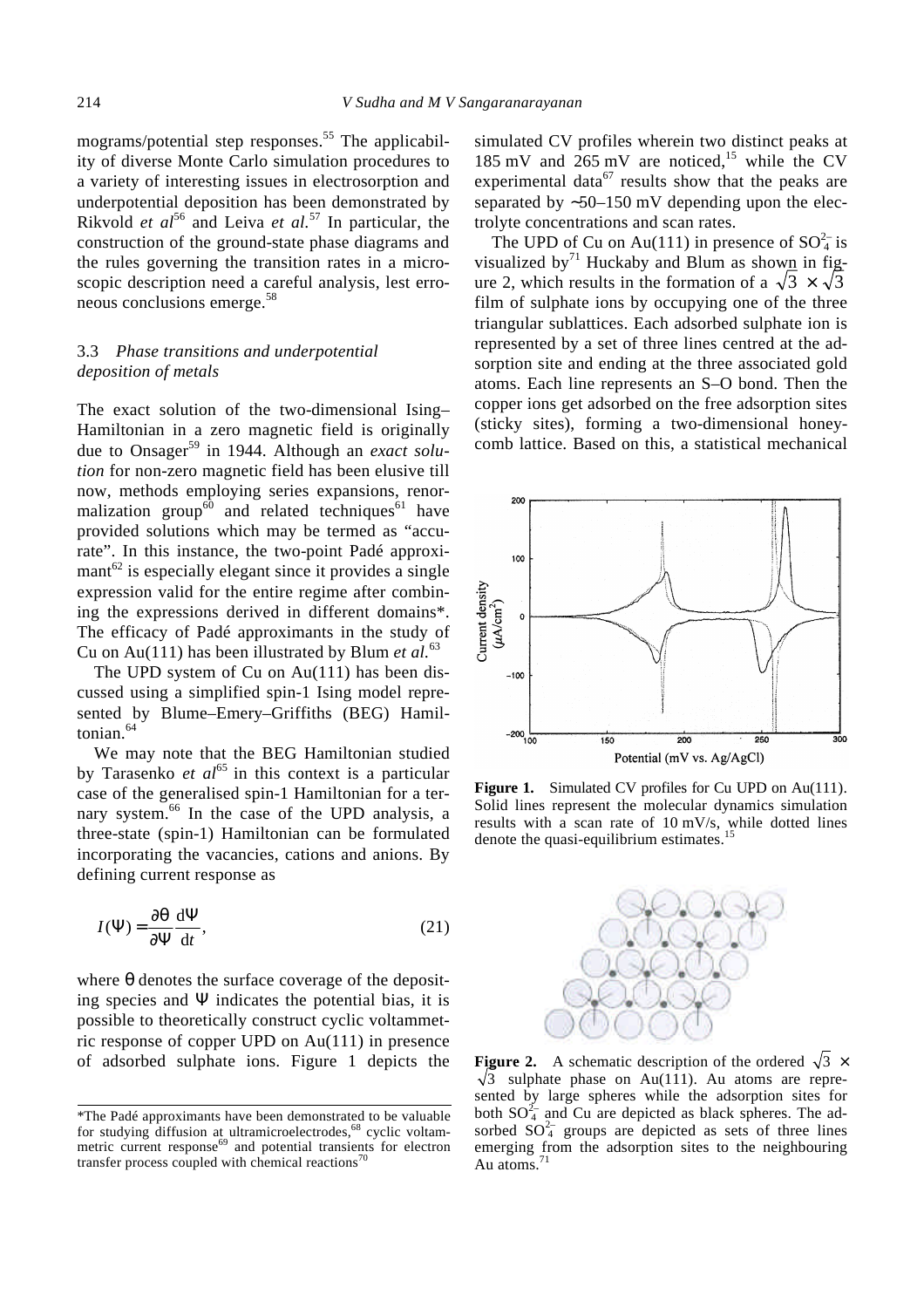model in conjunction with the fugacity expansions arising from the Padé approximants is proposed yielding the theoretical cyclic voltammogram shown<sup>71</sup> in figure 3 in gross agreement with the experimental observation of two sharp spikes separated by a potential range of 150 mV with the relative area of the two spikes being in the ratio  $1:2.$ 

It must be pointed out here that on account of the versatility of the (single crystal and polycrystalline) substrates and diversity of electrolytes customarily employed, UPD systems offer a fertile ground for applying the sophisticated statistical mechanical models pertaining to various types of lattices (square, triangular, honeycomb, hard hexagon etc.) and diverse interaction schemes.

# 3.4 *Cluster variation method for the UPD of Cu on Au(111)*

The limitations of the Bragg–Williams (or equivalently mean field) approximation in the study of critical phenomena have been well-documented in the literature.<sup>72</sup> Consequently, hierarchical improvements have been sought for solving the two- (and three-) dimensional Ising–Hamiltonians pertaining to various lattices. Among these refinements, mention may be made of the following: (i) Bethe (quasichemical) approximation, $^{73}$  (ii) cluster variation method,<sup>74</sup> and (iii) renormalisation group.<sup>60</sup> In



**Figure 3.** Theoretical cyclic voltammogram with two sharp peaks corresponding to two first-order phase transitions for UPD of Cu on Au(111) in the presence of sulphate $^{71}$ .

the context of electrical double layer theories, the Bethe approximation has been employed for interfacial solvent structure using a two-state solvent model<sup>75</sup> and adsorption of organic compounds,  $^{76}$ while a variant of the approximation (ii) has been studied by Schmickler<sup>77</sup> for water dipoles adsorbed at metal electrodes.

In the simple mean field approximation of Ising models, each spin is treated to be statistically independent of all the other spins, viz. statistical correlation effects are ignored. A more refined approximation consists in analysing a cluster of spins and handling the interactions among the spins *within the cluster exactly* and the interactions of spins outside of the cluster as in a mean-field approximation. The cluster variation method was first invoked by Kikuchi while analysing the magnetic properties.<sup>74</sup> The mean field approximation consists in neglecting all the cumulant functions except the first cumulant arising from the first cluster function. Analogously, the Bethe approximation invokes the two-site or pair-approximation. It is possible to consider large cluster sizes and, as anticipated, the numerical analysis becomes more involved, with the chosen size of the cluster dictating the complexity of the nonlinear equations to be solved.

Huckaby *et al*<sup>78</sup> have applied the cluster variation method for the UPD of Cu on Au(111) in the presence of bisulphate ions. The Hamiltonian is formulated for a triangular lattice assuming that a given site is (i) either vacant or (ii) occupied by a bisulphate ion or copper adatom. The Helmholtz free energy is minimized for obtaining the adsorption isotherms and equations of state. The discontinuities in the surface coverages which signify the onset of phase transitions are reflected as spikes in the experimental cyclic voltammograms for this system.<sup>79,80</sup> In order to apply the method to UPD of Cu on Au(111) in the presence of bisulphate, clusters containing six adsorption sites were chosen. The two order–disorder transitions were deduced from the discontinuities in the adsorption isotherms pertaining to bisulphate ions and copper. These two phase transitions in fact correspond to the two spikes in the experimental cyclic voltammograms, $81$ thereby proving the effectiveness of the cluster variation method for phase transitions involving UPD systems.

Although the above discussion of phase transitions in UPD systems has been confined to the system of Cu on Au(111) in the presence of sulphate and bisulphate ions, the field of anion-induced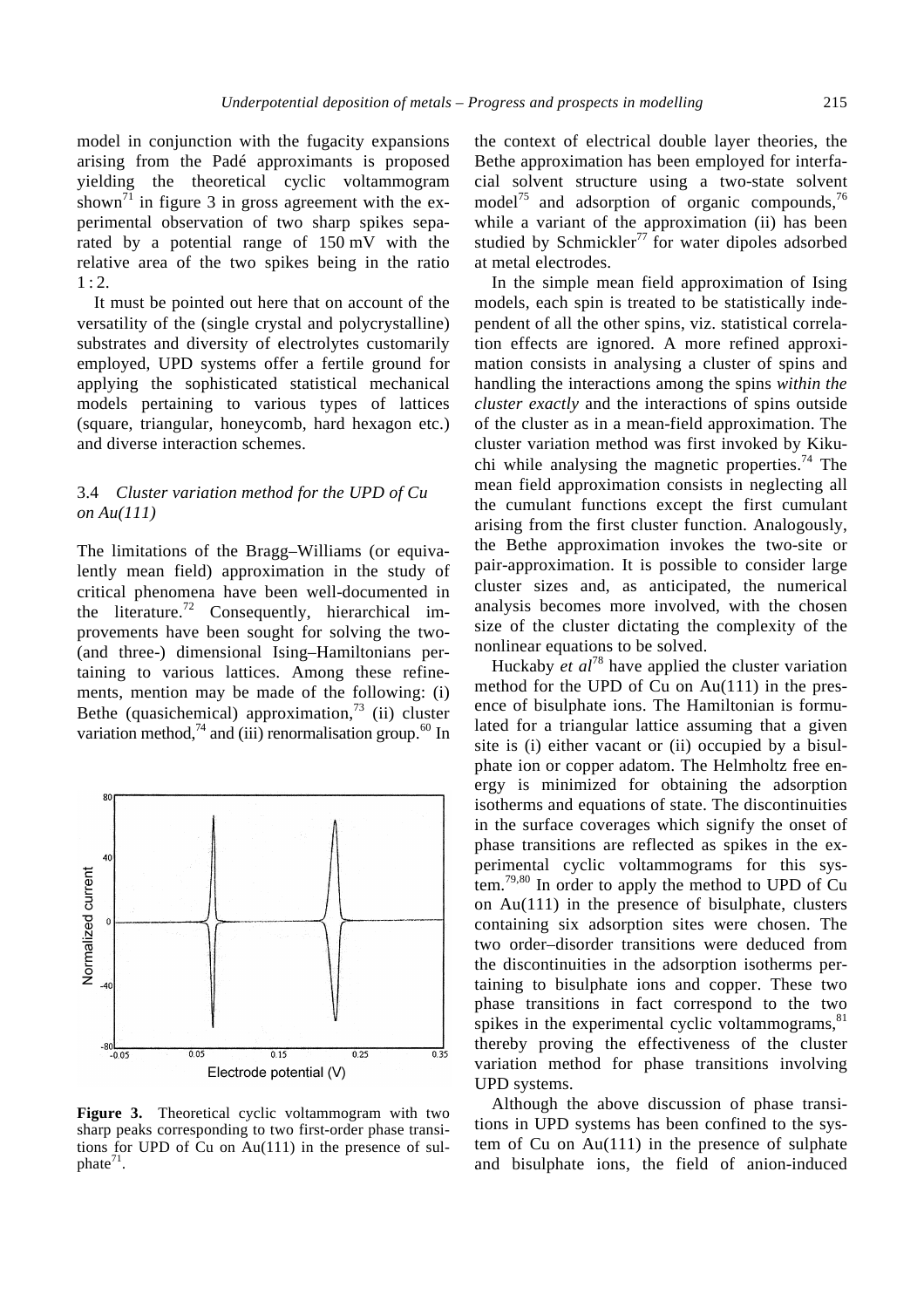phase transitions has been a topic of intense research activity during the past decade, from statistical thermodynamic perspective as well as spectroscopic and surface characterization studies. Other anions such as chloride, bromide and perchlorate have also been studied on diverse single crystals of Ag, Au and Pt with different depositing species Cu, Cd, Pb, Bi, Zn, Tl etc. In this context, infrared spectroscopy and scanning tunnelling microscopy in conjunction with radiotracer studies have revealed interesting surface morphologies of adlayers mediated by the specificity of anions.82,83 The *theoretical analysis* of these multi-component phase diagrams, however, has lagged behind.

### **4. Perspectives and summary**

The foregoing critique illustrates subtle features involved in the theoretical analysis of UPD employing phenomenological and microscopic theories. Issues such as (i) estimation of the UPD shifts from the system parameters pertaining to ions, solvent dipoles and metals, (ii) efficacy of the DFT-based versions pertaining to single crystal and polycrystalline substrates, and (iii) potentiality of Ising-type models in analysing two-dimensional phase transitions involving UPD adlayers, are emphasised.

The potential at which monolayer formation occurs, plays a crucial role in influencing the magnitude of the UPD shifts. Consequently, the choice of the adsorption isotherm(s) is inherently linked to the quantification of the UPD shifts. While diverse adsorption isotherms for ions and neutral organic compounds have been proposed $^{84}$  in the case of metal/electrolyte interfaces, the precise transcription of these results to the UPD phenomena is still lacking. This issue is of paramount importance in so far as the correlation predicted by (1) pre-supposes a value for surface coverage for the depositing species. Furthermore, a precise theoretical estimate of electrosorption valency *vis-a-vis* partial charge transfer can arise only from a satisfactory adsorption isotherm. In contrast to the phenomenological Frumkin isotherm customarily employed in the context of electrosorption, it is more appropriate to employ isotherms which incorporate the specificity of ions, solvent dipoles and electrode surfaces, preferably within a quantum-mechanical formalism. This issue becomes crucial, especially since micrograms of adsorbed species can be routinely measured employing electrochemical quartz crystal

microbalance (EQCM) studies, thereby warranting an accurate description of the electrosorption process. In fact, the isomorphism between cyclic voltammetry and EQCM frequencies has recently been demonstrated for UPD systems.<sup>85</sup>

Apart from the computational exercise involved in comprehending the UPD phenomenon, extensive studies concerning the electrocatalytic effects of UPD systems ranging from fuel cells and supercapacitors to hydrogen evolution and self-assembled monolayers are being pursued with diverse objectives. In view of this multi-faceted significance, among several frontier areas of interfacial electrochemistry, underpotential deposition and phase transitions involving them, occupy a prominent place.

### **Acknowledgements**

We thank the reviewers for valuable suggestions on an earlier version of the manuscript. Financial support from the Council of Scientific and Industrial Research, Government of India is gratefully acknowledged.

### **References**

- 1. Kolb D M, Prazasnyski M and Gerischer H 1974 *J. Electroanal. Chem.* **54** 25
- 2. Kolb D M 1978 *Advances in electrochemistry and electrochemical engineering* (eds) H Gerischer and C W Tobias (New York: John Wiley Interscience) vol. 11, p. 125
- 3. Aramata A 1997 *Modern aspects of electrochemistry* (eds) J O'M Bockris, R E White and B E Conway (New York: Plenum) vol. 31, p. 181
- 4. Herrero E, Buller L J and Abruna H D 2001 *Chem. Rev.* **101** 1897
- 5. Toney M and Melroy O R 1991 *Electrochemical interfaces – Modern techniques for in situ characterization* (ed) H D Abruna (Berlin: VCH) p. 57
- 6. Gewirth A A and Niece B K 1997 *Chem. Rev.* **97** 1129
- 7. Kötz R 1990 *Advances in electrochemical science and engineering* (eds) H Gerischer H and C W Tobias (Weinheim: VCH) vol. 1, p. 75
- 8. Lehmpfuhl G, Uchida Y, Zei M S and Kolb D M 1999 *Imaging of surfaces and interfaces* (eds) J Lipkowski and P N Ross (New York: Wiley) p. 57
- 9. Leiva E 1996 *Electrochim. Acta* **41** 2185
- 10. Blum L, Huckaby D A and Legault M D 1996 *Electrochim. Acta* **41** 2207
- 11. Rikvold P A, Brown G, Novotny M A and Wieckowski A 1998 *Coll. Surf. A* **134** 3
- 12. Adzic R R 2002 *Encyclopedia of electrochemistry* (eds) A J Bard and M Stratmann (Weinheim: Wiley-VCH Verlag) vol. 1, p. 561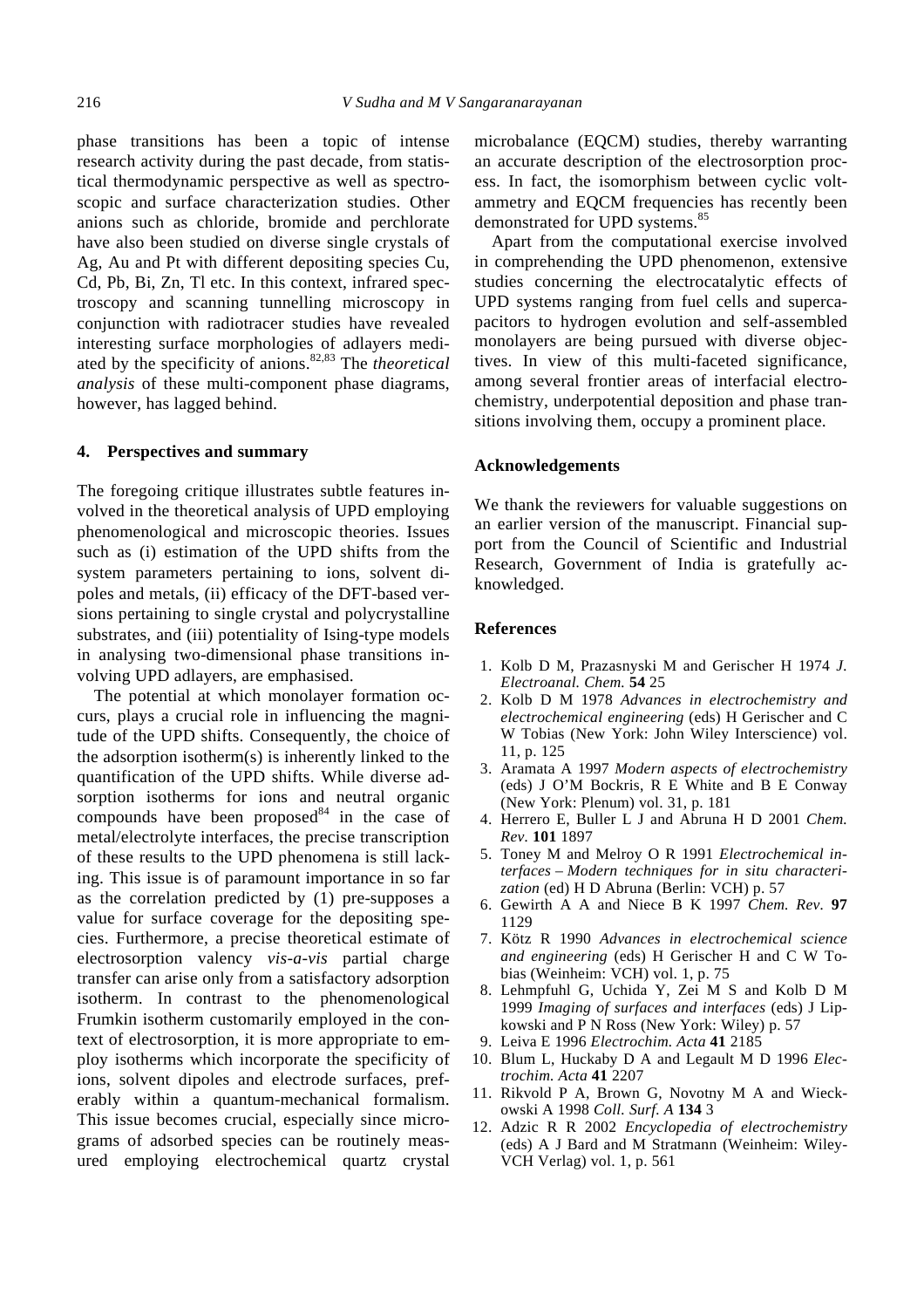- 13. Jennings G K and Laibinis P E 1997 *J. Am. Chem. Soc.* **119** 5208
- 14. Rikvold P A, Zhang J and Sung Y E 1996 *Electrochim. Acta* **41** 2175
- 15. Brown G, Rikvold P A, Mitchell S J and Novotny M A 1999 *Interfacial electrochemistry: Theory, experiment and applications* (ed.) A Wieckowski (New York: Marcel Dekker) p. 47
- 16. Blum L, Legault M D and Huckaby D A 1999 *Interfacial electrochemistry: Theory, experiment and applications* (ed.) A Wieckowski (New York: Marcel Dekker) p. 19
- 17. Sanchez C and Leiva E 1999 *Electrochim. Acta* **45** 691
- 18. Schmickler W 1999 *Annual reports on the progress of chemistry vol. 95 Section C* (London: The Royal Society of Chemistry) p. 128
- 19. Sudha V and Sangaranarayanan M V 2002 *J. Phys. Chem.* **B106** 2699
- 20. Bockris J O'M and Reddy A K N 2000 *Modern electrochemistry 2A* 2nd edn (New York: Plenum) chapters 6 and 7
- 21. Trasatti S 1978 *Advances in electrochemistry and electrochemical engineering* (eds) H Gerischer and C W Tobias (New York: John Wiley Interscience) vol. 10, p. 213
- 22. Bewick A and Thomas B 1976 *J. Electroanal. Chem.* **70** 239
- 23. Leiva E P M 1993 *J. Electroanal. Chem.* **350** 1
- 24. Takayanagi K, Kolb D M, Kambe K and Lehmpfuhl G 1980 *Surf. Sci.* **100** 407
- 25. Sudha V and Sangaranarayanan M V 2003 *J. Phys. Chem.* **B107** 3907
- 26. See for example, Conway B E, Gileadi E and Dzieciuch M 1963 *Electrochim. Acta* **8** 143
- 27. Angerstein-Kozlowska H, Macdougall B and Conway B E 1972 *J. Electroanal. Chem.* **39** 287
- 28. Gu R A, Cao P G, Sun Y H and Tian Z Q 2002 *J. Electroanal. Chem.* **528** 121
- 29. Aurbach D and Gottlieb H 1989 *Electrochim. Acta* **34** 141
- 30. Goren E, Chusid O and Aurbach D 1991 *J. Electrochem. Soc.* **138** L6
- 31. Badiali J P 1986 *Electrochim. Acta* **31** 149
- 32. Schmickler W 1990 *Chem. Phys.* **141** 95
- 33. Schmickler W 1996 *Chem. Rev.* **96** 3177
- 34. Sanchez C and Leiva E 1998 *J. Electroanal. Chem.* **458** 183
- 35. Hohenberg P and Kohn W 1964 *Phys. Rev.* **B136** 864
- 36. Kohn W and Sham L J 1965 *Phys. Rev.* **A140** 1133
- 37. Smith J R 1969 *Phys. Rev.* **181** 522
- 38. Leiva E and Schmickler W 1995 *Electrochim. Acta* **40** 37
- 39. Saradha R and Sangaranarayanan M V 1998 *J. Phys. Chem.* **B102** 5468
- 40. Ashcroft N W 1966 *Phys. Lett.* **23** 48
- 41. Lehnert W and Schmickler W 1991 *J. Electroanal. Chem.* **310** 27
- 42. Roudgar A and Gross A 2003 *J. Electroanal. Chem.* **548** 121
- 43. Barbec V, Kim M H, Christian S D and Dryhurst G 1979 *J. Electroanal. Chem. Interfacial Electrochem.* **100** 111
- 44. Elliott C M and Murray R W 1976 *Anal. Chem.* **48** 259
- 45. de Levie R 1988 *Chem. Rev.* **88** 599
- 46. Ising E 1925 *Z. Phys.* **31** 253
- 47. Rangarajan S K 1977 *J. Electroanal. Chem.* **82** 93
- 48. Sangaranarayanan M V and Rangarajan S K 1984 *J. Electroanal. Chem.* **176** 119
- 49. Pushpalatha K and Sangaranarayanan M V 1997 *J. Electroanal. Chem.* **425** 39
- 50. Bosco E 1994 *J. Electroanal. Chem.* **379** 509
- 51. Denny R A and Sangaranarayanan M V 1995 *Chem. Phys. Lett.* **239** 131
- 52. Glauber R J 1963 *J. Math. Phys.* **4** 294
- 53. Kawasaki K 1966 *Phys. Rev.* **147** 224
- 54. Mitchell S J, Brown G and Rikvold P A 2000 *J. Electroanal. Chem.* **493** 68
- 55. Zhang J, Sung Y E, Rikvold P A and Wieckowski A 1996 *J. Chem. Phys.* **104** 5699
- 56. Brown G, Rikvold P A, Novotny M A and Wieckowski A 1999 *J. Electrochem. Soc.* **146** 1035
- 57. Gimenez M C, Del Popolo M G and Leiva E P M 1999 *Electrochim. Acta* **45** 699
- 58. Machado E and Buendia G M 2004 *J. Magn. Magn. Mater.* **272–276** 249
- 59. Onsager L 1944 *Phys. Rev.* **65** 117
- 60. Ma S K 1976 *Modern theory of critical phenomena* (ed.) W A Benjamin (Reading, MA: Addison Wesley)
- 61. Ranjbar Sh and Parsafar G A 1999 *J. Phys. Chem.* **B103** 7514
- 62. Baker G A Jr and Graves-Morris P 1981 *Encyclopedia of mathematics* (ed.) G C Rota (Reading, MA: Addison Wesley) vol. 13
- 63. Blum L and Huckaby D A 1991 *J. Chem. Phys.* **94** 6887
- 64. Blume M, Emery V J and Griffiths R B 1971 *Phys. Rev.* **A4** 1071
- 65. Tarasenko A A and Jastrabik L 1997 *J. Electroanal. Chem.* **440** 201
- 66. Sivardiere J and Lajzerowicz J 1975 *Phys. Rev.* **A11** 2101
- 67. Schultze J W and Dickertmann D 1976 *Surf. Sci.* **54** 489
- 68. Rajendran L and Sangaranarayanan M V 1997 *J. Phys. Chem.* **B101** 4583
- 69. Arun Prasad M and Sangaranarayanan M V 2004 *Electrochim. Acta* **49** 445
- 70. Rama Kant and Rangarajan S K 1990 *J. Electroanal. Chem.* **277** 19
- 71. Huckaby D A and Blum L 1991 *J. Electroanal. Chem.* **315** 255
- 72. Tanaka T 2002 *Methods of statistical physics* (Cambridge: University Press)
- 73. Fowler R and Guggenheim E A 1965 *Statistical thermodynamics* (Cambridge: University Press)
- 74. Kikuchi R 1951 *Phys. Rev.* **81** 988
- 75. Saradha R and Sangaranarayanan M V 1997 *Langmuir* **13** 5470